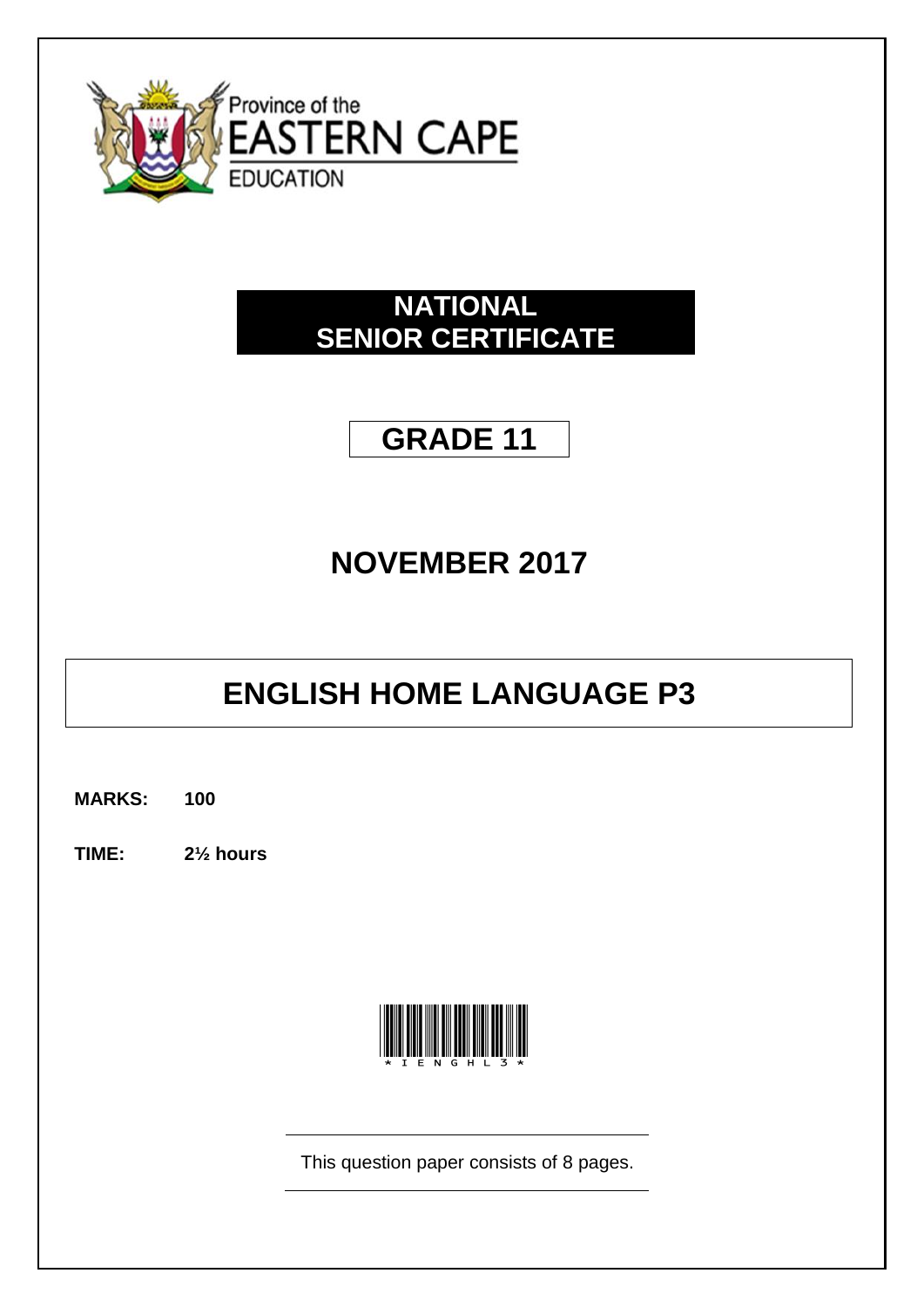#### **INSTRUCTIONS AND INFORMATION**

1. This question paper consists of TWO sections:

| <b>SECTION A: Essay</b>               | $(50 \text{ marks})$ |
|---------------------------------------|----------------------|
| <b>SECTION B: Transactional texts</b> | $(50 \text{ marks})$ |

- 2. Answer ONE question from SECTION A and TWO from SECTION B.
- 3. Write in the language in which you are being assessed.
- 4. Start EACH section on a NEW page.
- 5. You must plan (e.g*.* a mind map/diagram/flow chart/key words, etc.), edit and proofread your work. The planning must appear BEFORE the answer.
- 6. All planning must be clearly indicated as such. It is advisable to draw a line across all planning.
- 7. You are strongly advised to spend approximately:
	- 80 minutes on SECTION A
	- 70 minutes on SECTION B
- 8. Number each response correctly according to the numbering system used in this question paper.
- 9. Give each response a suitable title/heading, as indicated by the question. NOTE: The title/heading must NOT be considered when doing a word count.
- 10. Write neatly and legibly.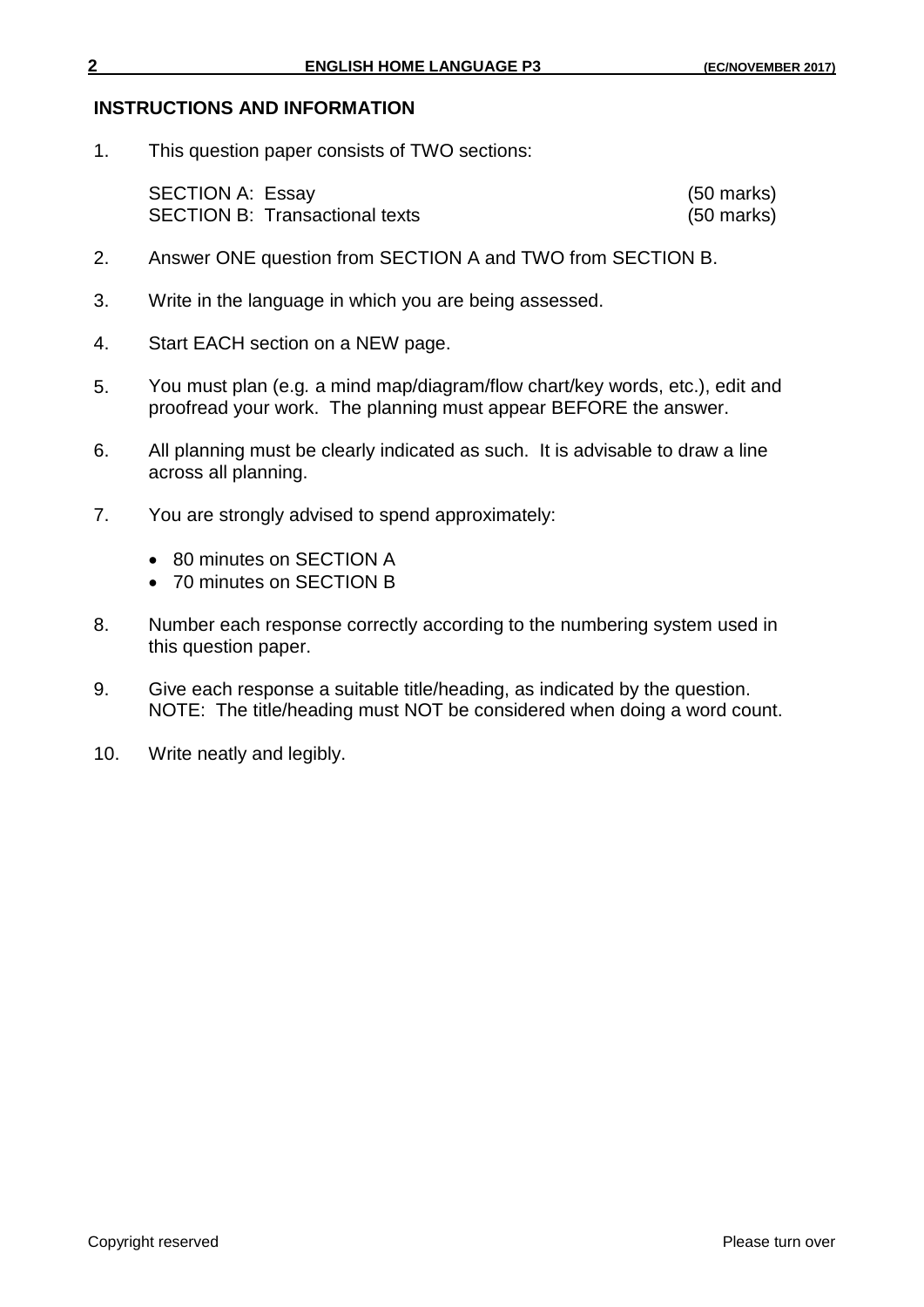### **SECTION A: ESSAY**

#### **QUESTION 1**

- Write an essay of 350–400 words (2–2½ pages) on ONE of the following topics.
- Write the number of the topic you have chosen.
- 1.1 Generations **[50]**

1.2 The following words should appear somewhere in your essay:

Imagine the possibilities … **[50]**

1.3 'When you truly don't care what anyone thinks of you, you have reached a dangerously awesome level of freedom.'

[Unknown] **[50]**

**OR**



1.5 'And above all, watch with glittering eyes the whole world around you because the greatest secrets are always hidden in the most unlikely places. Those who don't believe in magic will never find it.'

[Roald Dahl] **[50]**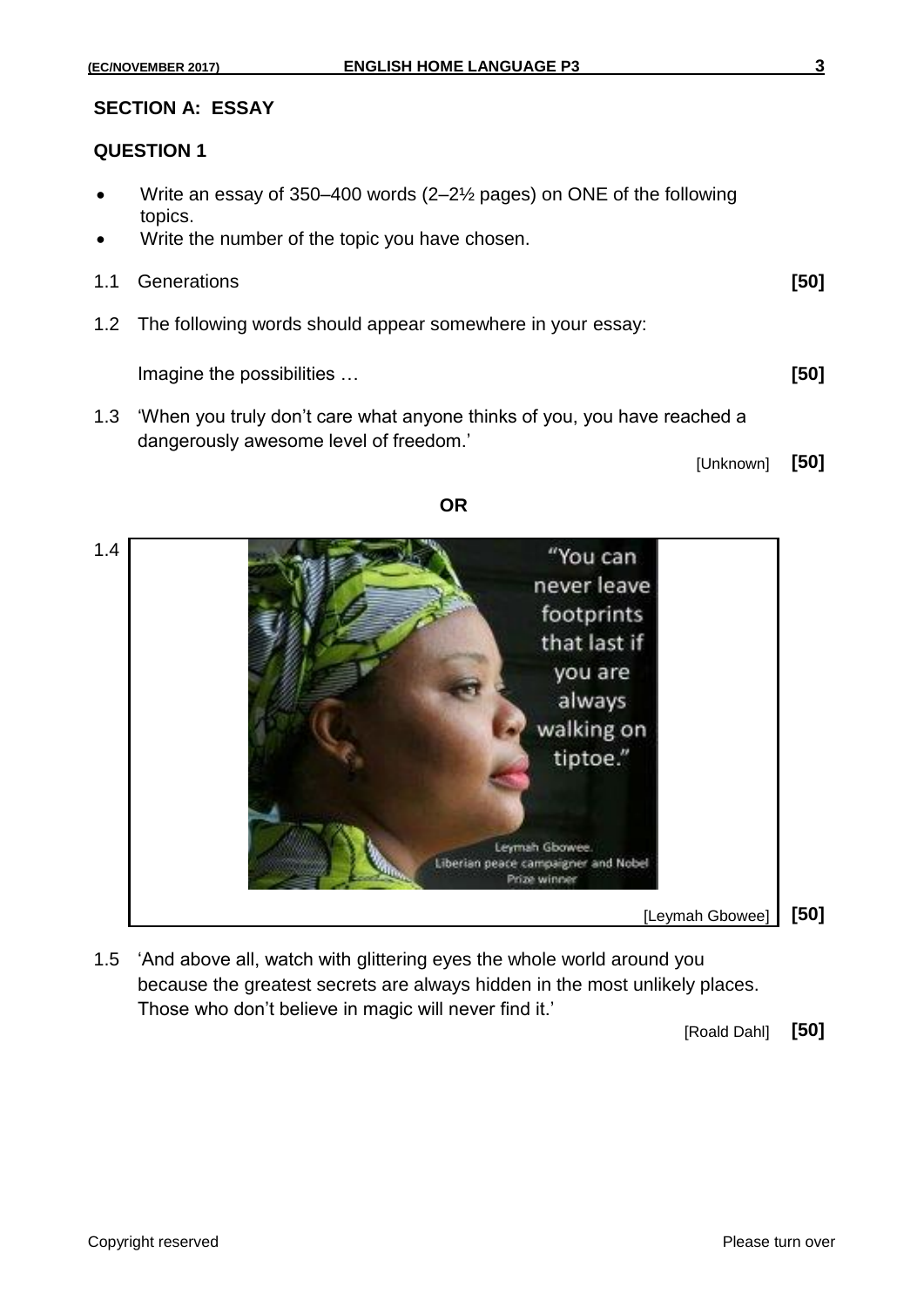- 1.6 The pictures reproduced below may evoke a feeling in you, stir your imagination or evoke another response.
	- Select ONE picture and write an essay in response.
	- Write the question number of your choice (1.6.1, 1.6.2 or 1.6.3) and give your essay a title.
	- There must be a clear link between your essay and the picture you have chosen.
	- 1.6.1



[Arthur van Collier] **[50]**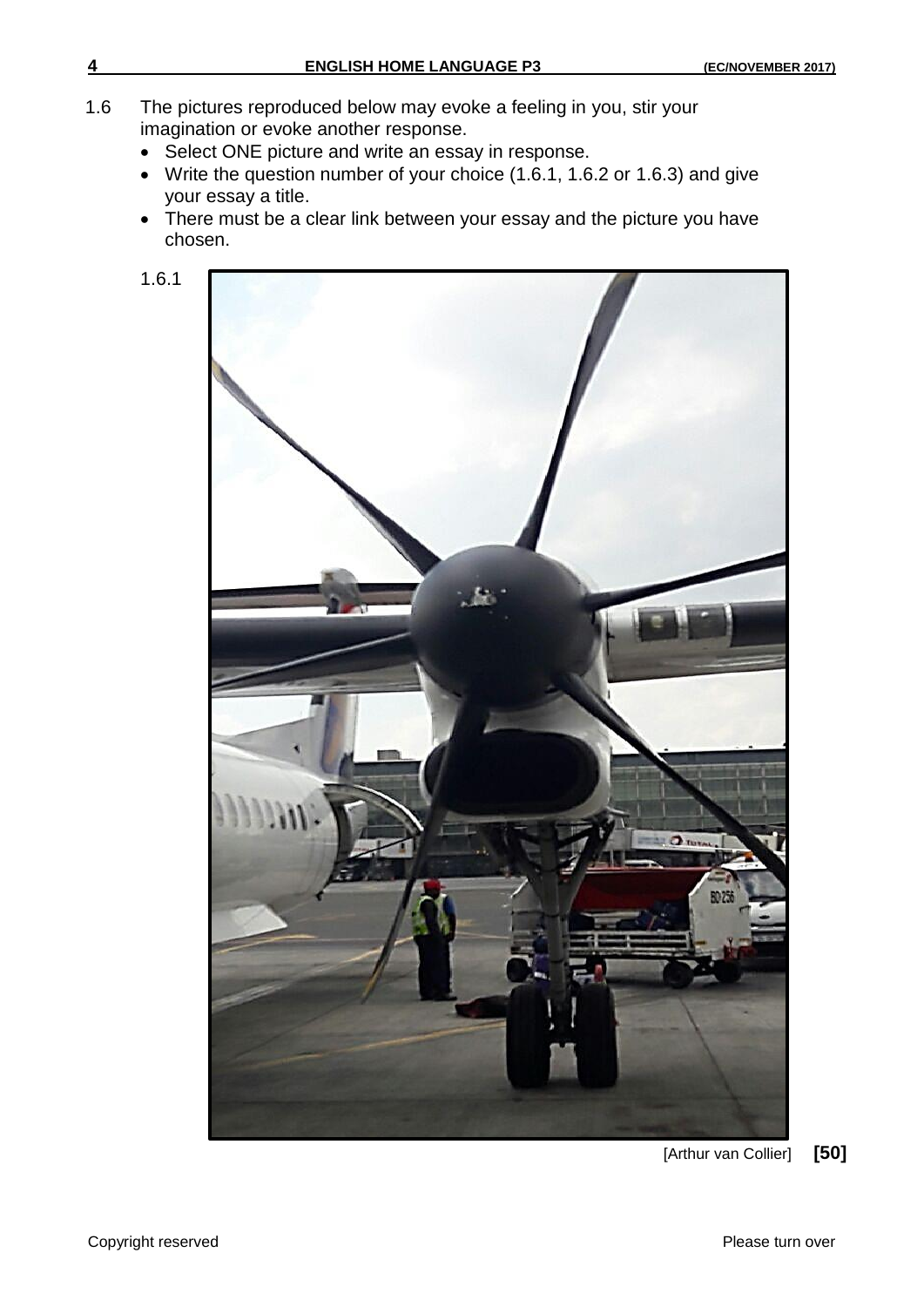



[Based on a painting by Mahesh] **[50]**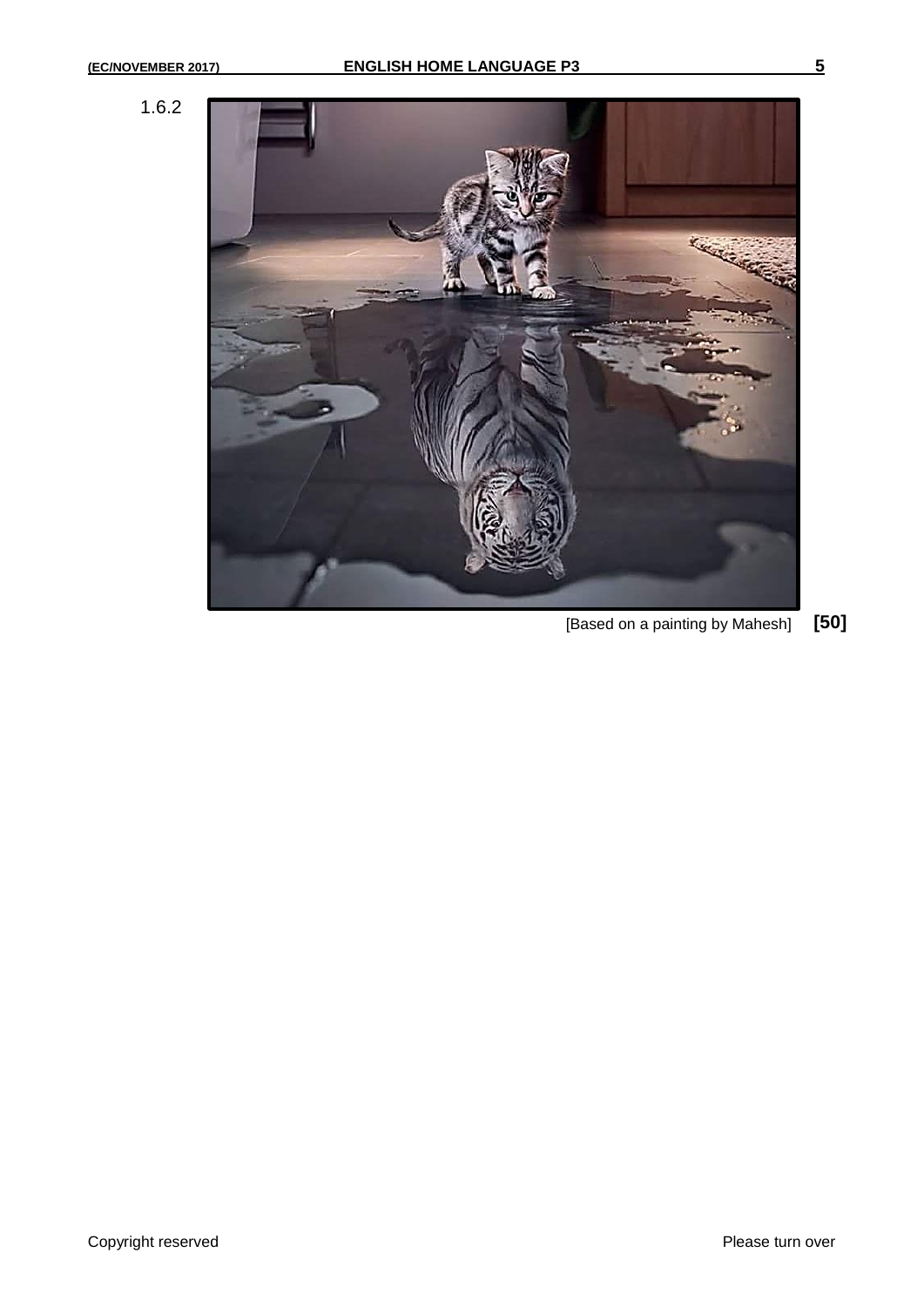



- [Ayesha Cantor] **[50]**
- **TOTAL SECTION A: 50**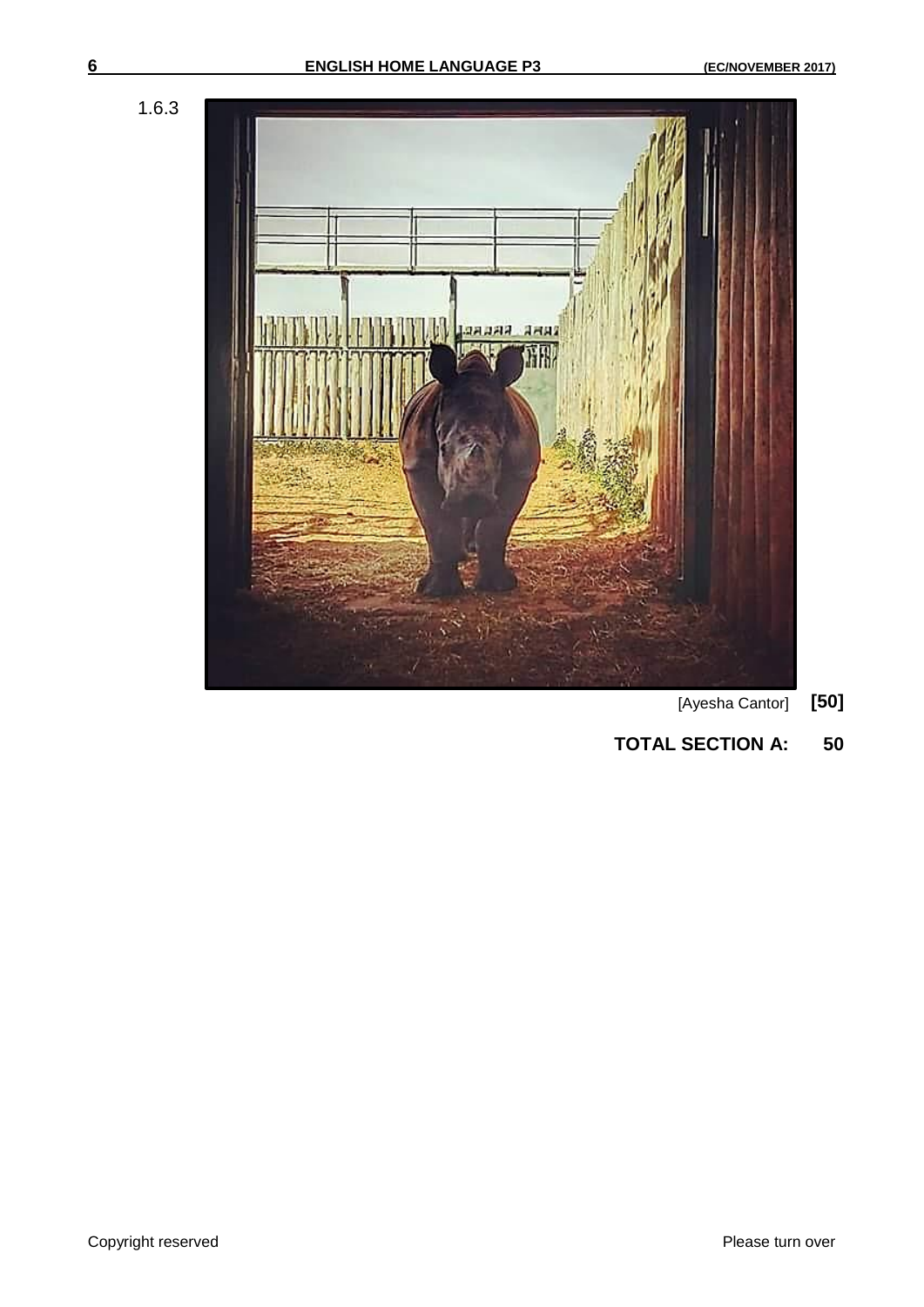#### **SECTION B: LONGER TRANSACTIONAL TEXT**

#### **QUESTION 2**

- Respond to TWO of the following topics.
- The body of EACH answer should be 180–200 words (20–25 lines).
- Pay careful attention to the following:
	- Content and planning
	- Audience, register, tone, language and style
	- Structure, format and editing

#### 2.1 **REVIEW**

A restaurant aimed specifically at the teenage target market has opened in your area.

You were invited to the opening night and have been asked to write a review of the restaurant for your school newspaper. **[25]**

2.2 **FORMAL LETTER OF COMPLAINT**

At a recent function attended by the prefect bodies of various schools in your area, a head boy from a neighbouring school made negative comments about your school, principal and teachers.

As head boy/head girl of your school, you decide to write a letter to the principal of the boy's school, expressing your feelings on the matter. **[25]**

#### 2.3 **CV AND COVERING LETTER**

You wish to audition for a national talent competition. The first step in the process is to submit a CV and covering letter.

| Write the CV and covering letter that you will submit to convince the |        |
|-----------------------------------------------------------------------|--------|
| organisers that you are ideal for the competition.                    | $[25]$ |